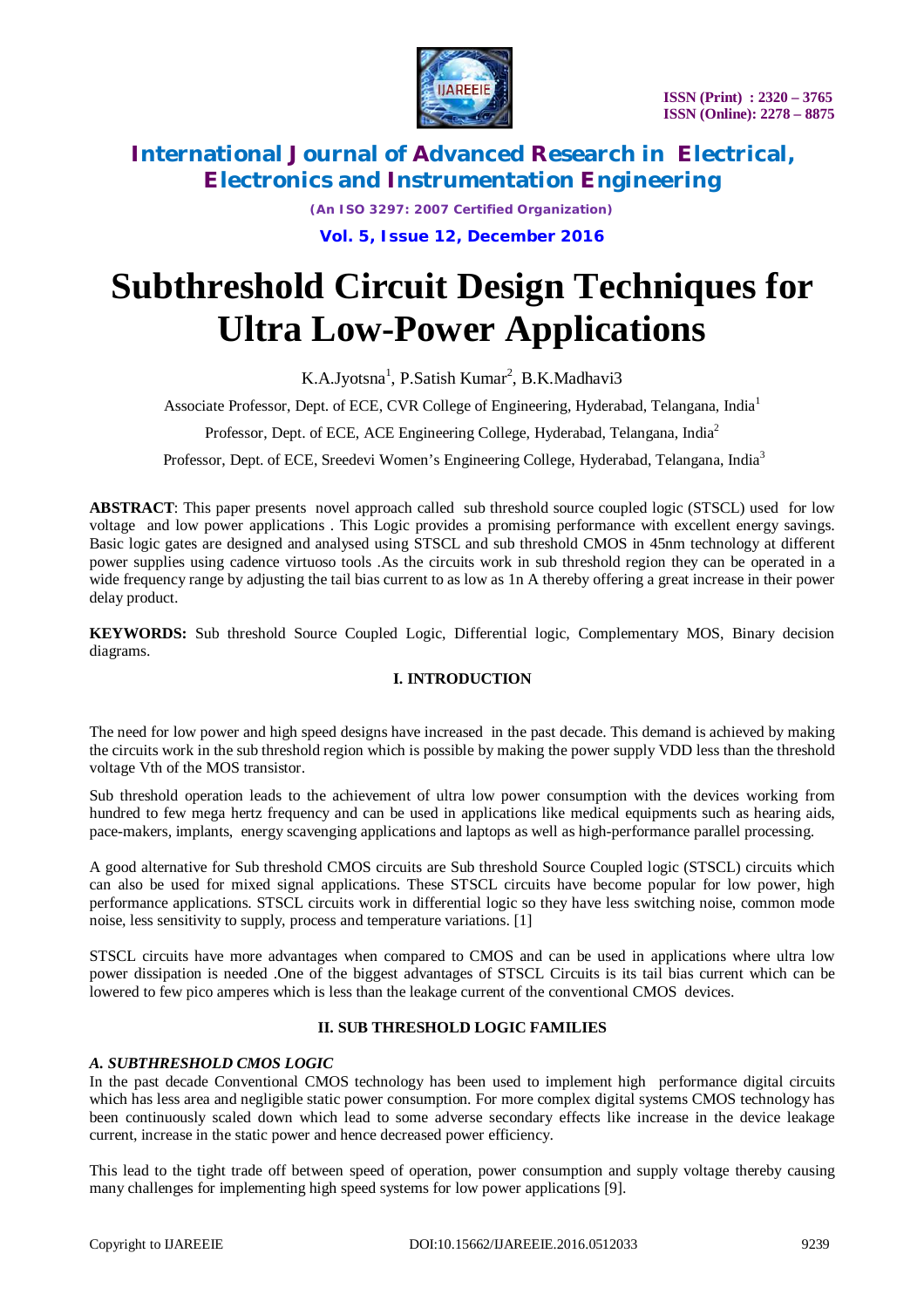

*(An ISO 3297: 2007 Certified Organization)*

### **Vol. 5, Issue 12, December 2016**

### *B. SUBTHRESHOLD SOURCE COUPLED LOGIC*

STSCL circuits work in sub threshold region that is their supply voltage VDD is less than the threshold Voltage Vth . This paper presents a new STSCL logic families which work in current domain with differential logic principle with the circuit consisting of differential inputs and differential outputs [6]. The entire operation of the circuit depends on the tail bias current ISS. For STSCL circuit the power dissipation ,delay and threshold voltage does not depend on the supply voltage thereby relaxing the tight tradeoffs among these parameters.[8]

In STSCL circuit, NMOS Differential pair is the main part of the circuit which implements the logic operation of the circuit. The basic STSCL Inverter is shown below in figure 1 which consist of two NMOS transistors M3 and M4 which act as the differential pair with two inputs Vin and Vinb. As resistors occupy more area, hence PMOS Transistors M1 and M2 act as load with their bulk and drain connected [3].They provide high resistance so that very less tail bias current ISS is obtained. This tail bias current is obtained by the NMOS transistor M5.

The tail bias current ISS is directed to one of the two load transistors M1 and M2 and the output signal is obtained by these two PMOS transistors is converted into differential output voltage Vout and Voutb.[4]



#### Fig.1 STSCL Inverter Circuit

In STSCL Circuits, very low power dissipation and less delay are obtained which is given by the equations 1,2.3 below

Power Dissipation = 
$$
V_{DD} \times I_{SS}
$$
 \n
$$
\tag{1}
$$

The output voltage swing  $V_{\text{swing}}$  of STSCL is decided by the tail bias current  $I_{SS}$  and the resistive load  $R_L$ .

$$
V_{\text{swing}} = R_{L} \times I_{SS} \dots \dots \dots \dots \dots \dots \dots \dots \dots \tag{2}
$$

The Time delay of STSCL is given by

$$
\tau_{\text{SCL}} = R_{\text{L}} \times C_{\text{L}} = V_{\text{SW}} / I_{\text{SS}} \times C_{\text{L}} \dots \dots \dots \dots \dots \dots \tag{3}
$$

The above equations indicate that the entire STSCL operation depend on the tail bias current ISS

#### **III. DESIGN AND SIMULATION**

Basic STSCL logic gates like NAND/AND, NOR/OR ,XOR/NOR can be designed with the help of Binary Decision diagrams implemented with the help of the differential NMOS part in the Basic STSCL Circuit. In Binary decision diagrams, each node acts as a differential pair and every branch represents the connection between the drain and the source of the output.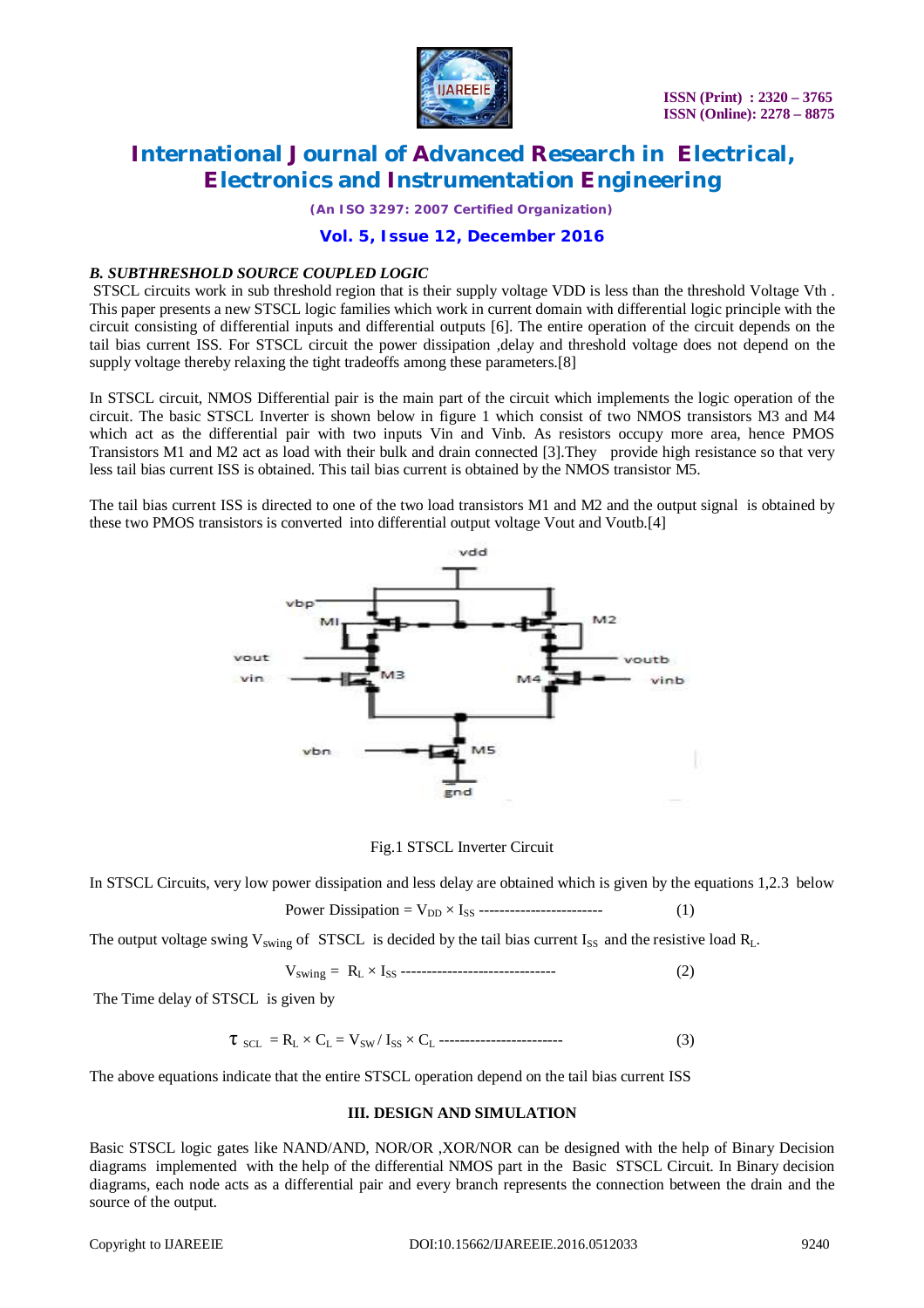

*(An ISO 3297: 2007 Certified Organization)* **Vol. 5, Issue 12, December 2016**



Fig 2 Binary Decision Diagram of STSCL AND/NAND Gate and its truth table

In the binary decision diagram of two input AND gate as shown in figure 2 Above , the nodes 0 and 1 show both the complementary outputs of the STSCL gates. With the help of the binary decision diagrams, the other STSCL basic gates are obtained as shown in the figures 3 and 4 [2].



Fig 3 STSCL AND/NAND Gate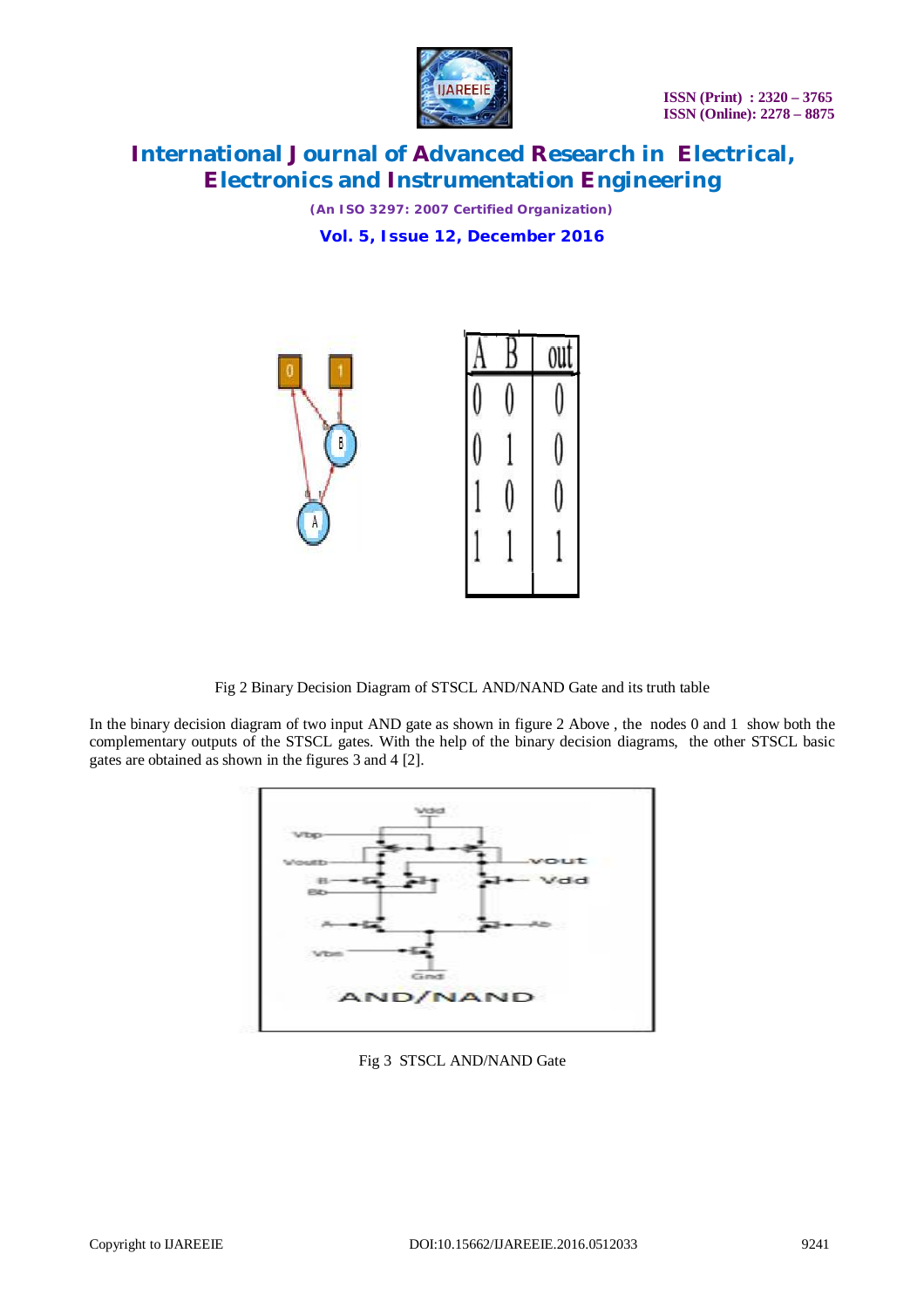

*(An ISO 3297: 2007 Certified Organization)*

**Vol. 5, Issue 12, December 2016**



Fig 4 STSCL XOR/XNOR Gates, OR/NOR Gates

All the circuits are designed using Cadence Virtuoso tools and all the logic gates are simulated using 45nm technology and the simulated output waveforms of STSCL AND/NAND gates are shown in the figure 5 below [5]. With a two inputs and the differential outputs as AND output and NAND output.



Fig. 5 Output of STSCL NAND/AND Gates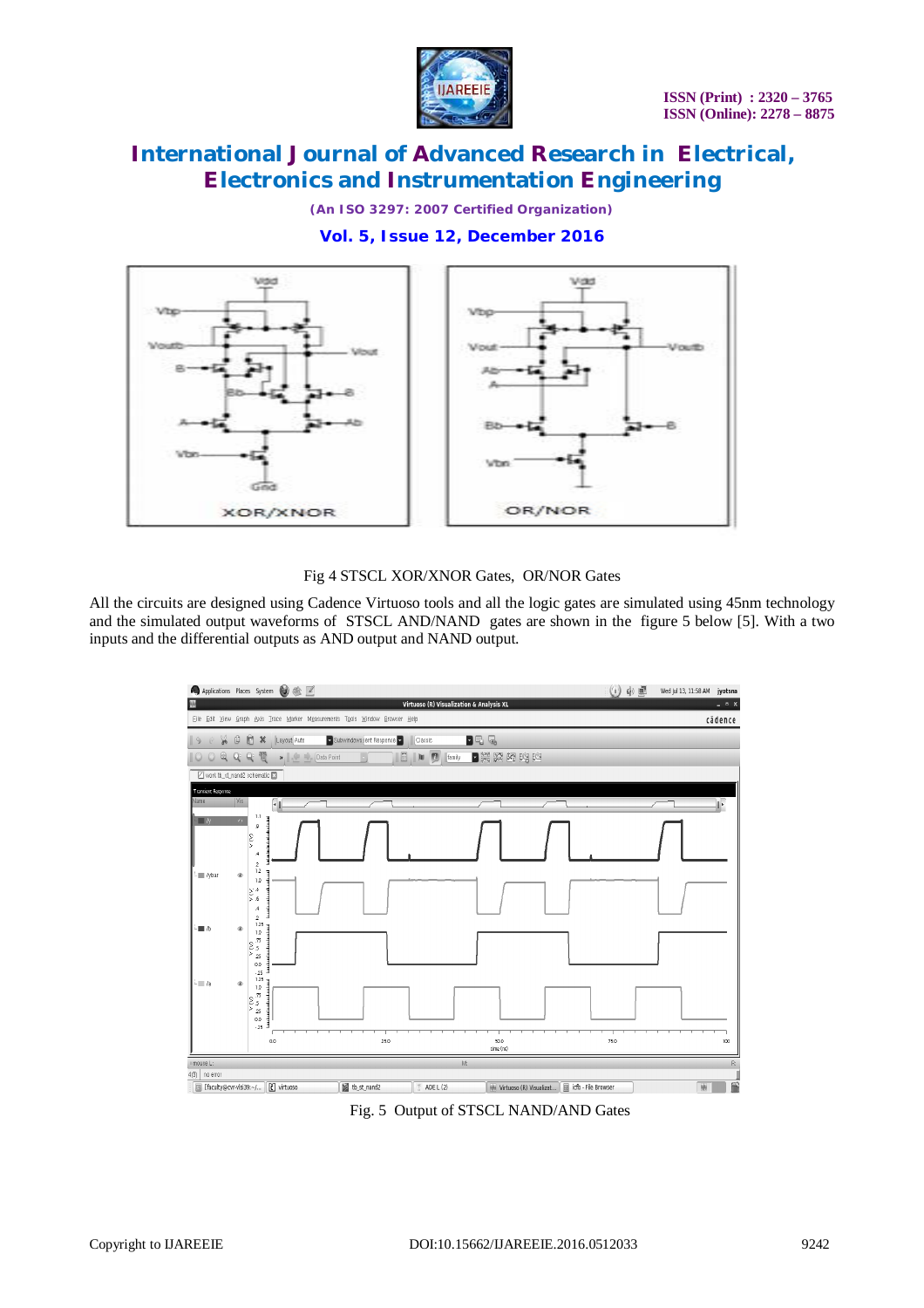

*(An ISO 3297: 2007 Certified Organization)*

### **Vol. 5, Issue 12, December 2016**

The simulated output waveforms of STSCL OR/NOR gates are shown in the figure 6 below, with two inputs a and b and two differential outputs as OR output and NOR output



Fig 6 Output of STSCL OR/NOR gates

The simulated output waveforms of STSCL XOR/NOR gates are shown in the figure 7 below, with two inputs a and b and two differential outputs as XOR output and XNOR output



Fig. 7 Output of STSCL XOR/XNOR Gates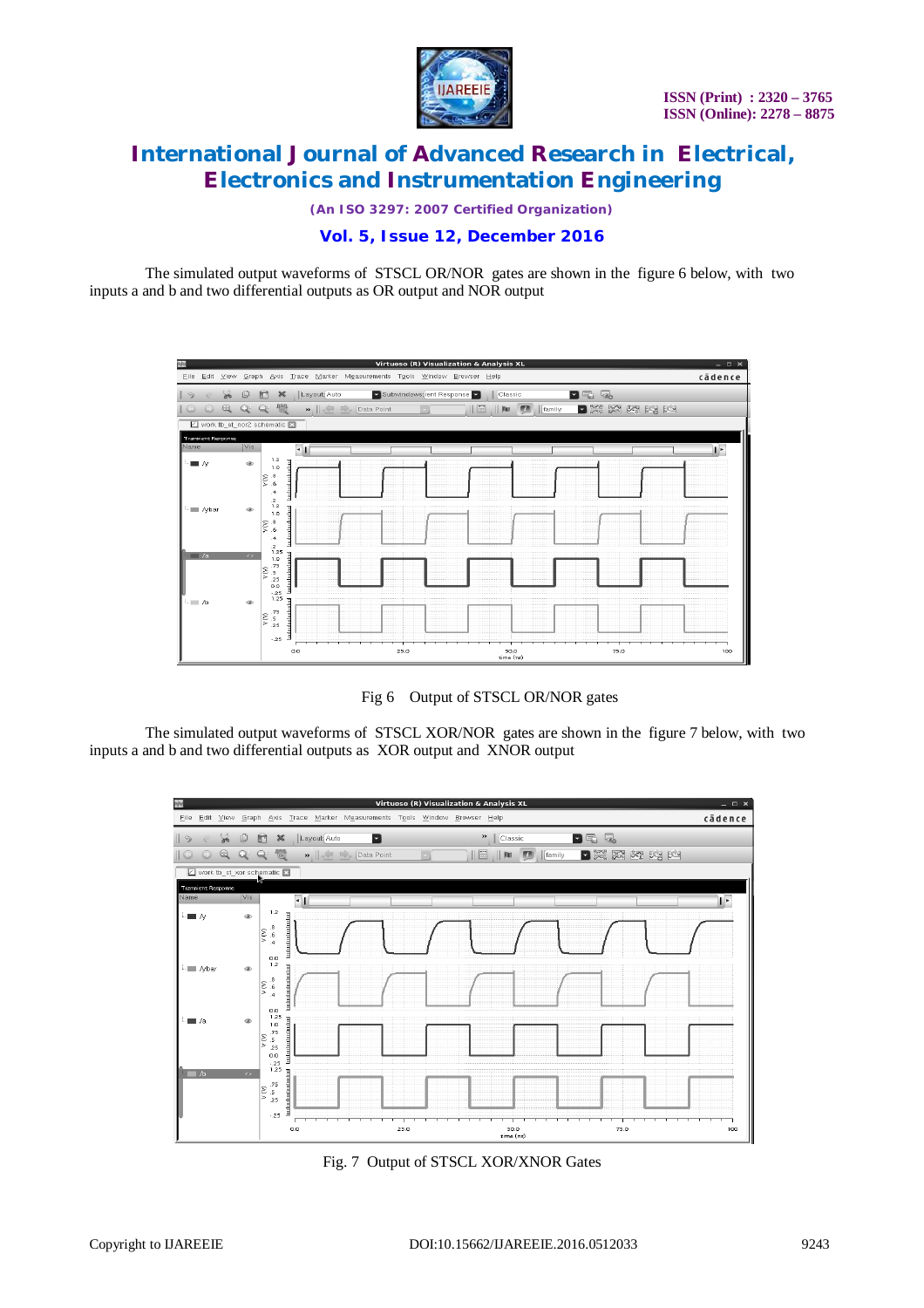

*(An ISO 3297: 2007 Certified Organization)*

### **Vol. 5, Issue 12, December 2016**

### **IV. MEASURED RESULTS**

Different STSCL Logic gates are designed and verified in 45 nm technology. Their power and delay are calculated and compared with CMOS basic gates which is given below in the tabular form 1 at power supply of 1V [10] .

#### TABLE 1 POWER AND DELAY OF BASIC GATES IN 45NM TECHNOLOGY FOR STRONG INVERSION REGION AT VDD =1V

| <b>Basic</b> | <b>CMOS</b> |             | <b>STSCL</b> |            |
|--------------|-------------|-------------|--------------|------------|
| Gates        | Power(W)    | Delay(sec)  | Power(W)     | Delay(sec) |
| Inverter     | 5E-3        | $30.4E - 6$ | 7.28E-6      | 25.32E-12  |
| OR.          | 16.69E-9    | 20.24E-9    | 18.76E-6     | 19.88E-12  |
| <b>AND</b>   | 10.92E-9    | 20.16E-9    | 22.96E-6     | 10.04E-12  |
| <b>NOR</b>   | 7.26E-9     | 84.12E-12   | 18.76E-6     | $10.1E-9$  |
| <b>NAND</b>  | 7.51E-9     | 39.54E-12   | $22.9E - 6$  | 28.33E-12  |

Sub threshold source coupled logic works in sub threshold region so the condition to be satisfied is that the power supply of the circuit should be less than the threshold voltages of NMOS and PMOS transistors. The threshold voltage of NMOS Transistor is found to be 0.592V for NMOS Transistor and for the PMOS transistor it is -0.482V in 45nm Technology. Hence in the table 2 below the power and delay of all the basic gates in CMOS and STSCL logic with a power supply of  $0.5V$  is measured and compared in sub threshold region [7].

| TABLE 2                                           |
|---------------------------------------------------|
| POWER AND DELAY OF BASIC GATES IN 45NM TECHNOLOGY |
| FOR SUBTHRESHOLD REGION AT $VDD = 0.5V$           |

| <b>Basic</b> | <b>CMOS</b> |              | <b>STSCL</b> |            |
|--------------|-------------|--------------|--------------|------------|
| Gates        | Power(W)    | Delay(sec)   | Power(W)     | Delay(sec) |
| Inverter     | 201E-12     | 11.41E-9     | 100.1E-12    | 2.73E-9    |
| <b>OR</b>    | 351.5E-12   | $20.24E - 6$ | 7.54E-9      | 28.64E-6   |
| <b>AND</b>   | 38.26E-12   | $20.21E-6$   | 1.26E-9      | 39.23E-6   |
| <b>NOR</b>   | 339.9E-12   | $6.43E-9$    | 7.54E-9      | 17.48E-6   |
| <b>NAND</b>  | 37.3E-12    | 32.28E-9     | 1.26E-9      | 10.09E-9   |

Thus it is observed that STSCL Technique is the most robust technique which yields high performance and low power when compared to the conventional Sub threshold CMOS Technology from the measured result [12].